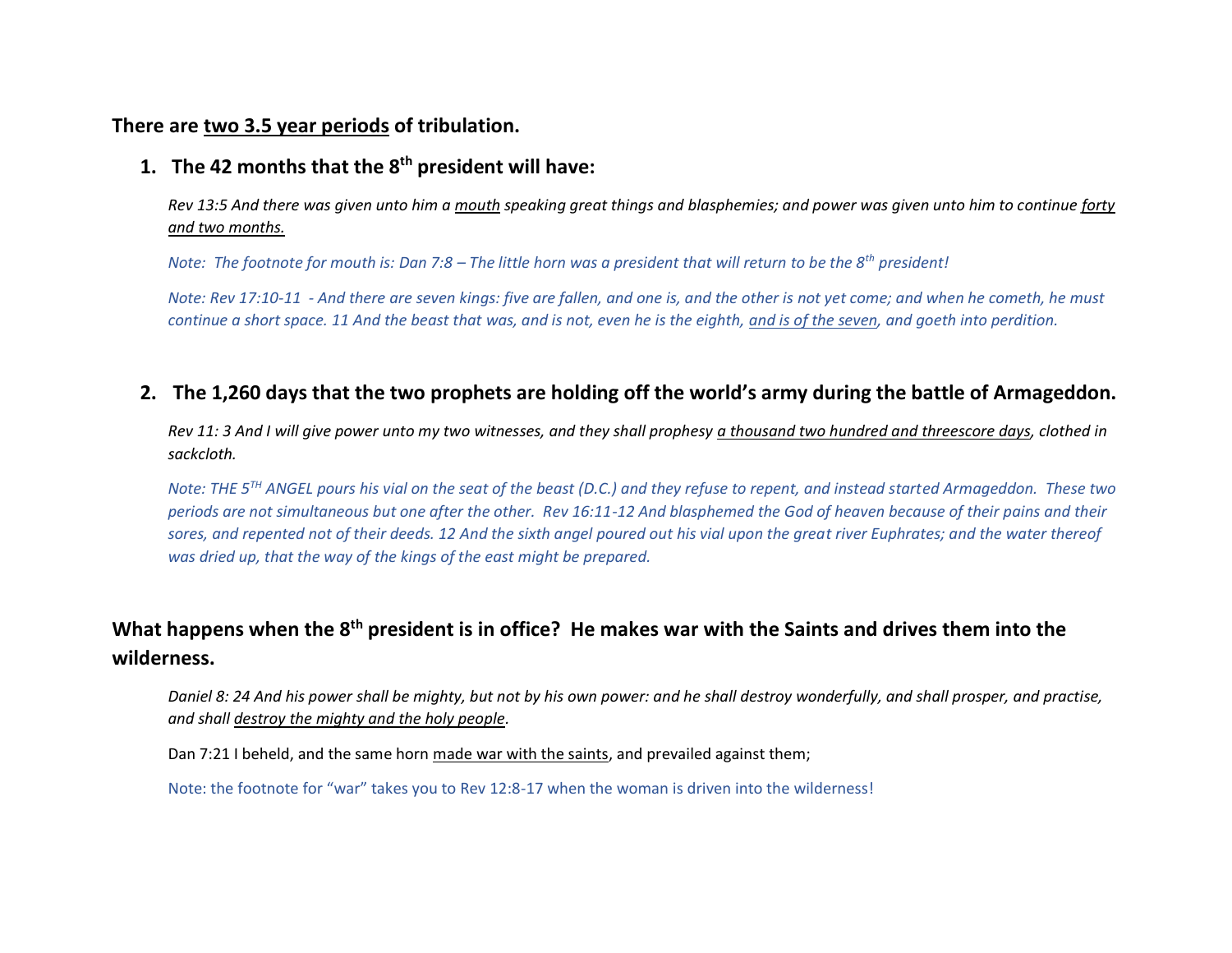*Dan 7:22 Until the Ancient of days came, and judgment was given to the saints of the most High; and the time came that the saints possessed the kingdom.*

[This is when Adam-ondi-Ahman happens. The saints are driven into the wilderness, but will go on to build New Jerusalem and prepare the world for the Second Coming and the Millennium. ]

#### **Why does the 8th president go against the Saints?**

*30 ¶ For the ships of Chittim shall come against him: therefore he shall be grieved, and return, and have indignation against the holy covenant: so shall he do; he shall even return, and have intelligence with them that forsake the holy covenant.*

*[This president is stopped by the 10 Tribes when he has an incursion in the Middle East. He will find out from the apostates who these 10 Tribes are and this will make the president angry with the people of the holy covenant.]*

*31 And arms shall stand on his part, and they shall pollute the sanctuary of strength, and shall take away the daily sacrifice, and they shall place the abomination that maketh desolate.*

*[The president will have his army enter the temples and pollute them and have them shuttered. The Abomination of Desolation will be*  set. In my opinion, the third plague (Ebola) is the one that causes the world to have desolation and this would also be the timing of the *plague to start AFTER the Saints have been driven into the wilderness.]*

*32 And such as do wickedly against the covenant shall he corrupt by flatteries: but the people that do know their God shall be strong, and do exploits.*

*[It will become acceptable to persecute the Saints around the world, but the Saints know God and will be strong and have things (exploits) already figured out. Sunday School at home, Sacrament at home, Food storage, Ministering teachers, etc. This closure of the temples will shake heaven.]*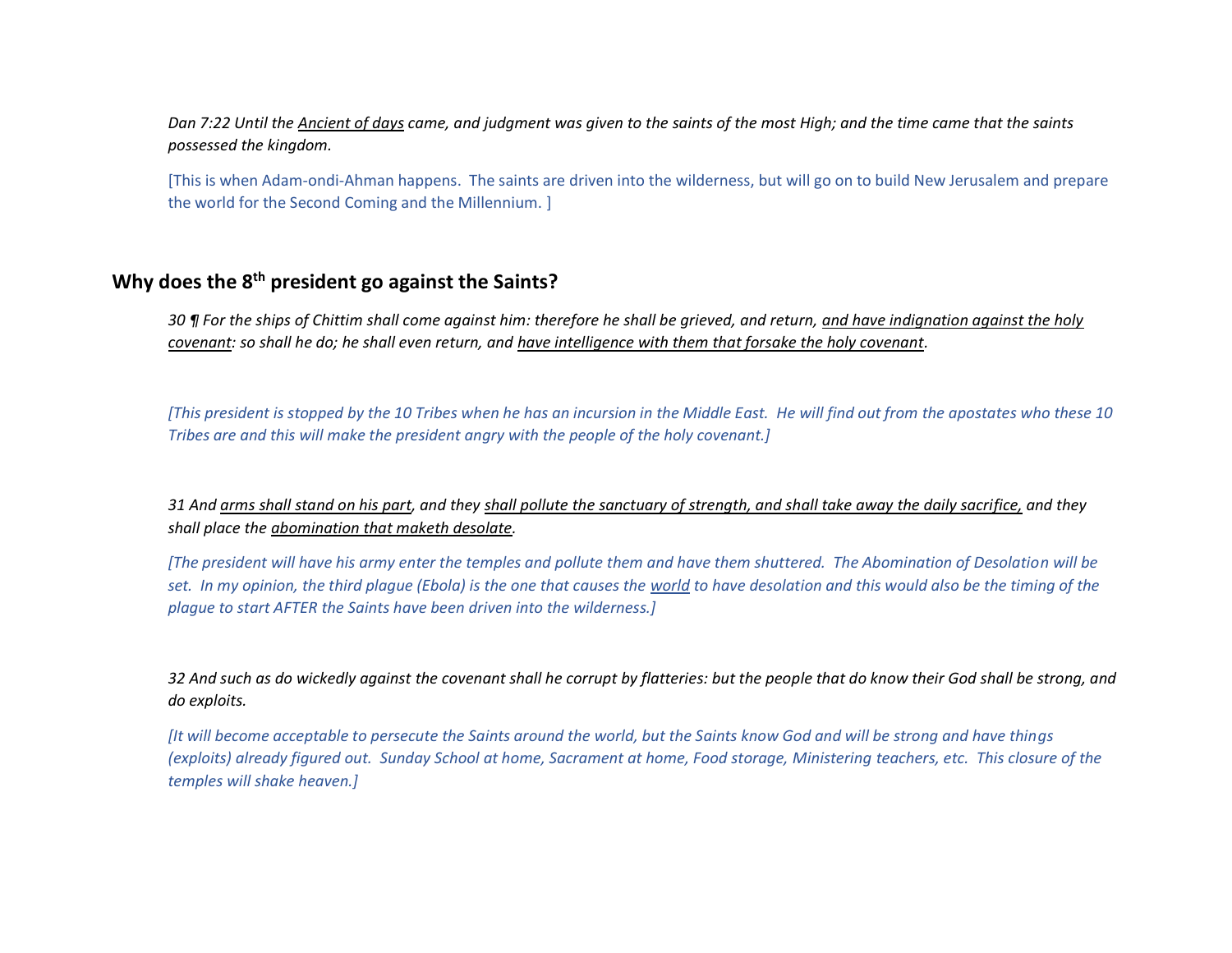*33 And they that understand among the people shall instruct many: yet they shall fall by the sword, and by flame, by captivity, and by spoil, many days.*

*[Sadly, there will be some Saints who will try to instruct many, but they will be stopped.]*

*34 Now when they shall fall, they shall be holpen with a little help: but many shall cleave to them with flatteries.*

*[There will be some who try to help a little, but it is mostly lip service.]*

*35 And some of them of understanding shall fall, to try them, and to purge, and to make them white, even to the time of the end: because it is yet for a time appointed*.

*[To make them white is a reference to the sanctification and glorification (translation) that awaits those who qualify to enter New Jerusalem*.]

### **So, when does this 8th president come into office?**

Right after #7 who dies within days.

*Rev 17: 10 And there are seven kings: five are fallen, and one is, and the other is not yet come; and when he cometh, he must continue a short space.*

*Daniel 11:20 20 Then shall stand up in his estate a raiser of taxes in the glory of the kingdom: but within few days he shall be destroyed, neither in anger, nor in* b*attle.*

#### **Who is the first King of the Eight?**

2Esdras 12:20 That in him there shall arise eight kings, whose times shall be but small, and their years swift.

Daniel 8:21 - And the rough goat is the king of Grecia: and the great horn that is between his eyes is the first king. [This is part of the description of the first time the mighty nation went to war with the Middle East. This is George Bush, Sr.]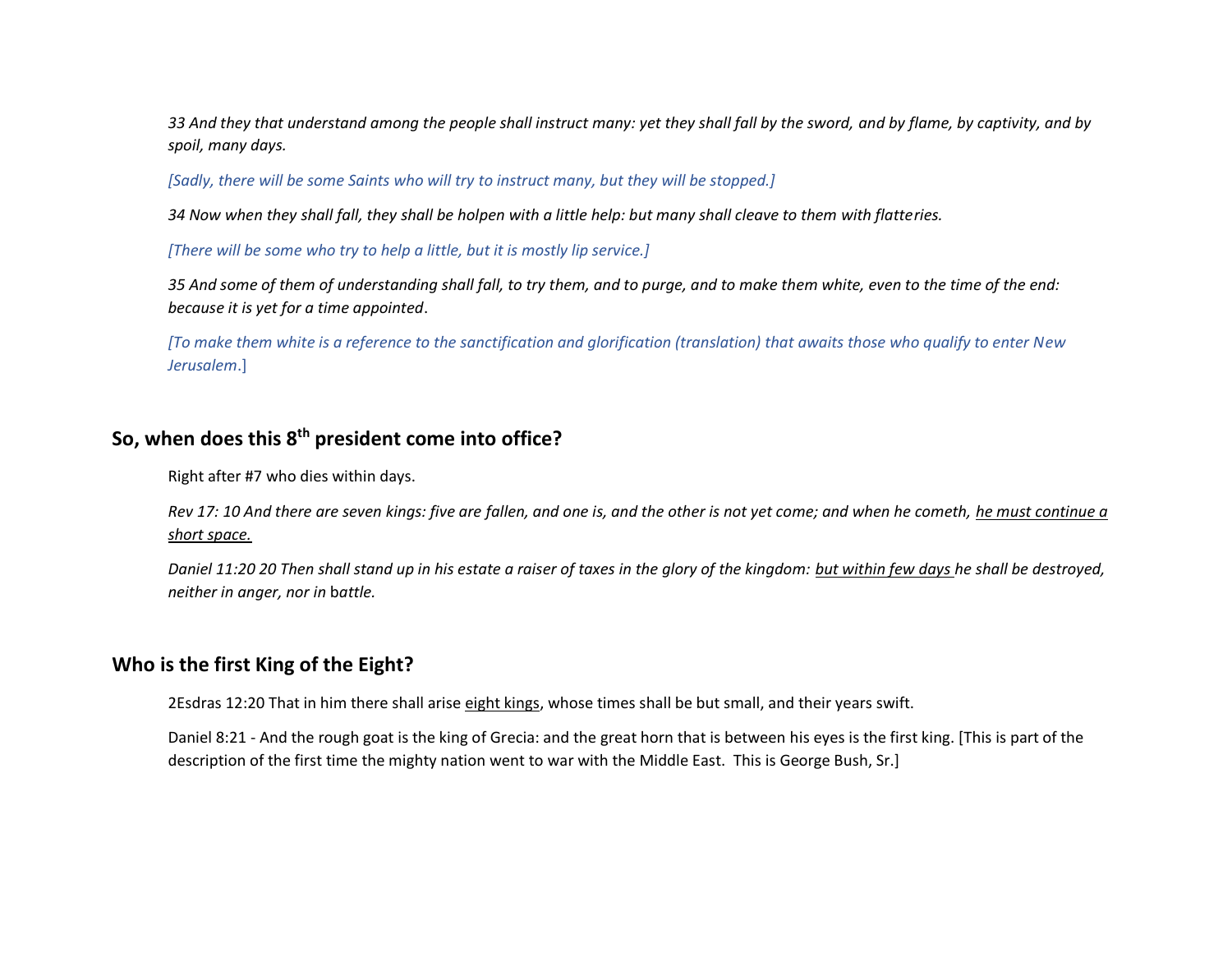#### **When do the 7 Vials start being poured?**

When the  $8<sup>th</sup>$  King is in office.

*Rev. 16:2 And the first went, and poured out his vial upon the earth; and there fell a noisome and grievous sore upon the men which had the mark of the beast, and upon them which worshipped his image.*

Note: The Mark of the Beast is AFTER the 8<sup>th</sup> King comes to power. It is the Second Beast (False Prophet), which comes after the first beast (8<sup>th</sup> president) that introduces THE MARK OF THE BEAST. These 7 vials start under the 8<sup>th</sup> president.

# **The first year of the 7 years of tribulation (seven vials) start under this president!**

**What is the order of vials? (Rev. 16)**

- 1. Sores from the Mark of the Beast on those who took the mark.
- 2. Sea Life Dies (adding to the famine).
- 3. Water poisoned (wormwood) According to DOZ a comet hits with a bacteria.
- 4. The Sun scorches the earth (more famine).
- 5. Wrath is poured on the seat of the beast. The seat is D.C. (Rev. 17:18 and Rev 16:10)
- 6. The seat of the beast refuses to repent and starts Armageddon! (D&C 16:11)
- 7. The  $7<sup>th</sup>$  vial is AFTER the Second Coming It is the destruction of the remaining wicked.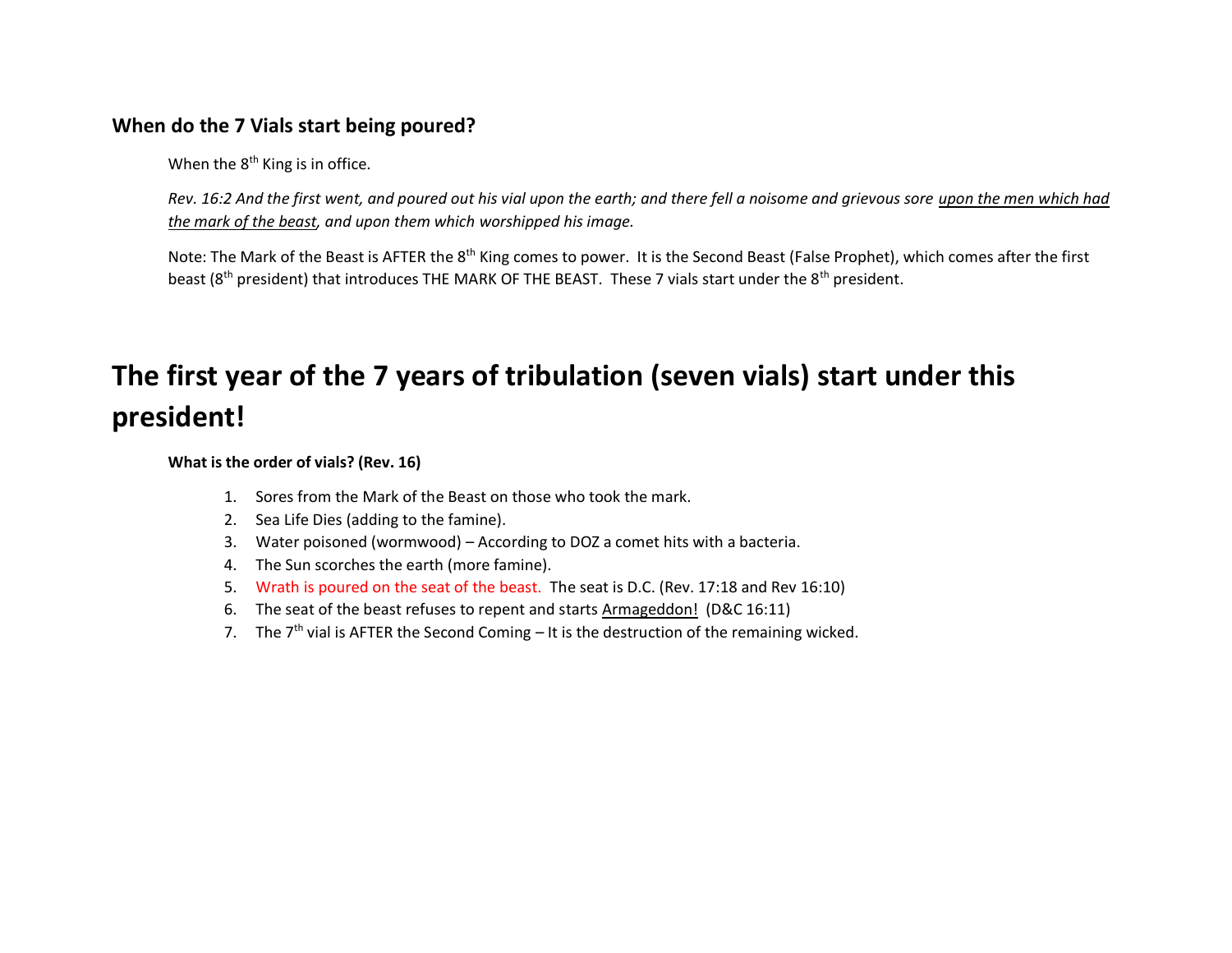## **According to DOZ, there is a pre-tribulation period before the first vial is poured!**

**Pre-tribulation**: A financial disruption, and a civil war is over (3 months). This would be under president #6 and #7. Remember, the vials start with the  $8<sup>th</sup>$  president and the first of seven years of tribulation. Once #8 is "out", there are no more presidents. The U.S. wanders in chaos with invasion for the last 3.5 years.

According to DOZ the first three years of tribulation begin with plagues (also line up with the vials)! That would be the 8<sup>th</sup> king with the sores from the Mark of the Beast and the sores from the comet bacteria and the release of Ebola!

•**Year 1**: Year of Plagues - Natural calamities begin this year (begin Jan- Mar). Comet hits the earth and two plagues have been released. The month of March (into the next calendar year) is the CO.

•**Year 2**: Year of Internal Destruction - The third plague will be released while in camp, mob rule, more calamities, federal government dissolves.

•**Year 3**: Year of External Destruction - Russia and China invades. Cities of light called to go to MO. Lost 10 Tribes start to arrive. [The U.S. is without a government for 3 years until the Armageddon ends, AOA has happened and the Second Coming happens. Then New Jerusalem will become the seat of government.]

## **Now, if the Second Coming is in 2031 in alignment with the Jewish Holiday's (I agree with the Pickering's timeline of Jewish Feasts) and you count back 7 years (the two 3.5 years' timeframes) you have the year 2024.**

### **2031 – 7 = 2024** starts the **7 years of tribulation.**

We know from Ezra's Eagle that #6 and #7 are short feathers and will not complete their 4 year terms. In fact, they die within days of each other. There will still be a lot of damage to deal with. A financial disruption and a civil war and WWIII. Then, #8 comes in by flatteries (not by election) and he too, will not complete 4 years.

[Dan. 11:18-20 shows #6 president went to war in the Isles, verse 19 shows the raiser in taxes (#7) and then verse 20, the "vile person" #8 stands up.]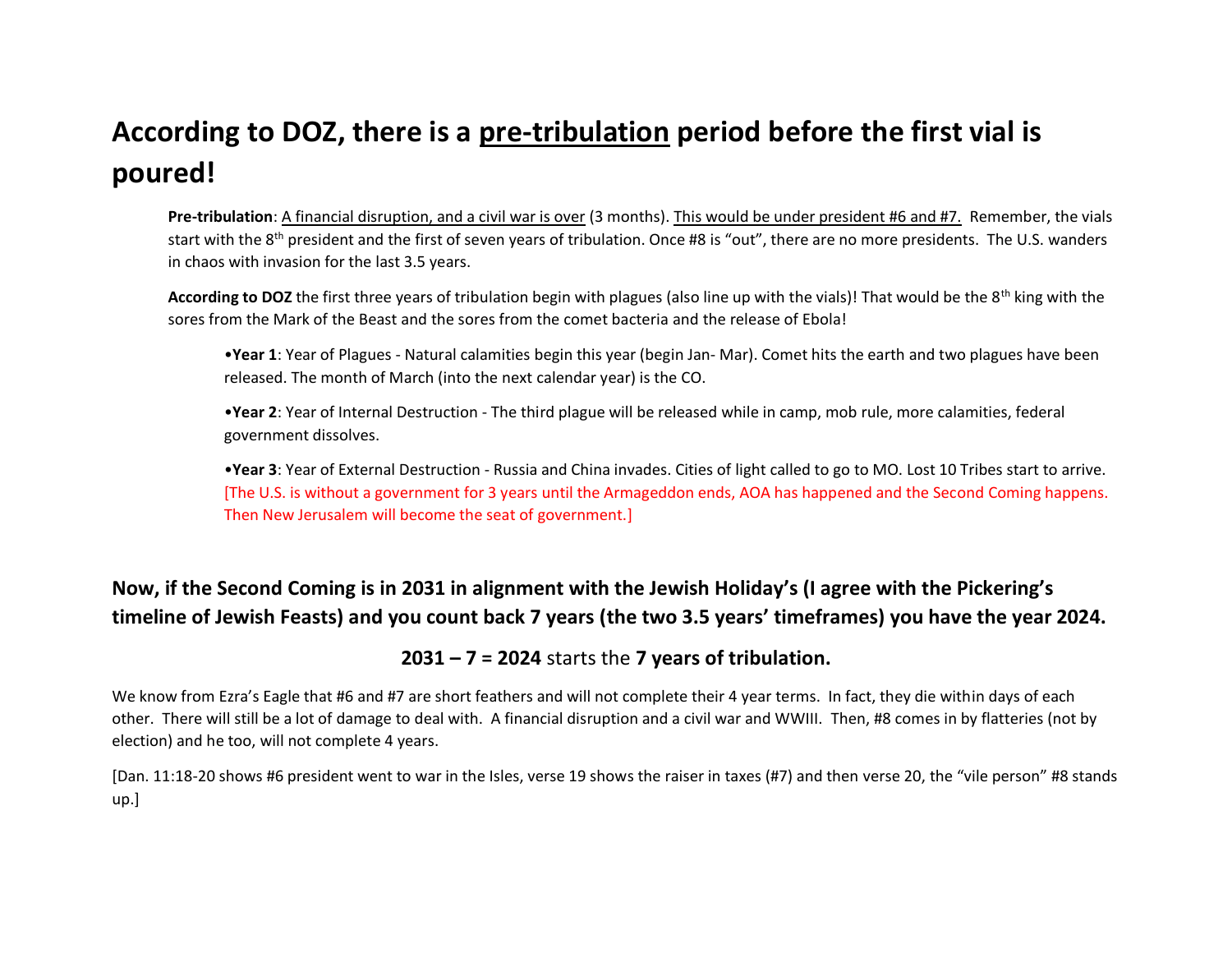The 8th president should be coming in by **2023.5** (about 1 year from now) and will drive the Saints into the wilderness **close** *to the finish of his 42 month term* in **2026.5**.

The Saints will go into the wilderness briefly and prepare (become sanctified) to enter New Jerusalem if they are called up to be there. If not, they will be called to help establish outposts of New Jerusalem. AOA will happen at the end of 3.5 years (time, times and half time). Then the 144k will leave New Jerusalem with the Savior and go to put an end to Armageddon. Then, there will be a half hour of silence and the Savior will show himself to the world.

Although it is the event the world is looking forward to, there will be 3.5 years prior to that where the Savior will already be "in their midst" during the New Jerusalem building years. What a glorious experience that would be!

Once you get to New Jerusalem, you tribulations are over:

#### **Revelation 7**

*9 After this I beheld, and, lo, a great multitude, which no man could number, of all nations, and kindreds, and people, and tongues, stood before the throne, and before the Lamb, clothed with white robes, and palms in their hands;*

*10 And cried with a loud voice, saying, Salvation to our God which sitteth upon the throne, and unto the Lamb.*

*11 And all the angels stood round about the throne, and about the elders and the four beasts, and fell before the throne on their faces, and worshipped God,*

*12 Saying, Amen: Blessing, and glory, and wisdom, and thanksgiving, and honour, and power, and might, be unto our God for ever and ever. Amen.*

*13 And one of the elders answered, saying unto me, What are these which are arrayed in white robes? and whence came they?*

*14 And I said unto him, Sir, thou knowest. And he said to me, These are they which came out of great tribulation, and have washed their robes, and made them white in the blood of the Lamb.*

*15 Therefore are they before the throne of God, and serve him day and night in his temple: and he that sitteth on the throne shall dwell among them.*

*16 They shall hunger no more, neither athirst any more; neither shall the sun light on them, nor any heat.*

*17 For the Lamb which is in the midst of the throne shall feed them, and shall lead them unto living fountains of waters: and God shall wipe away all tears from their eyes.*